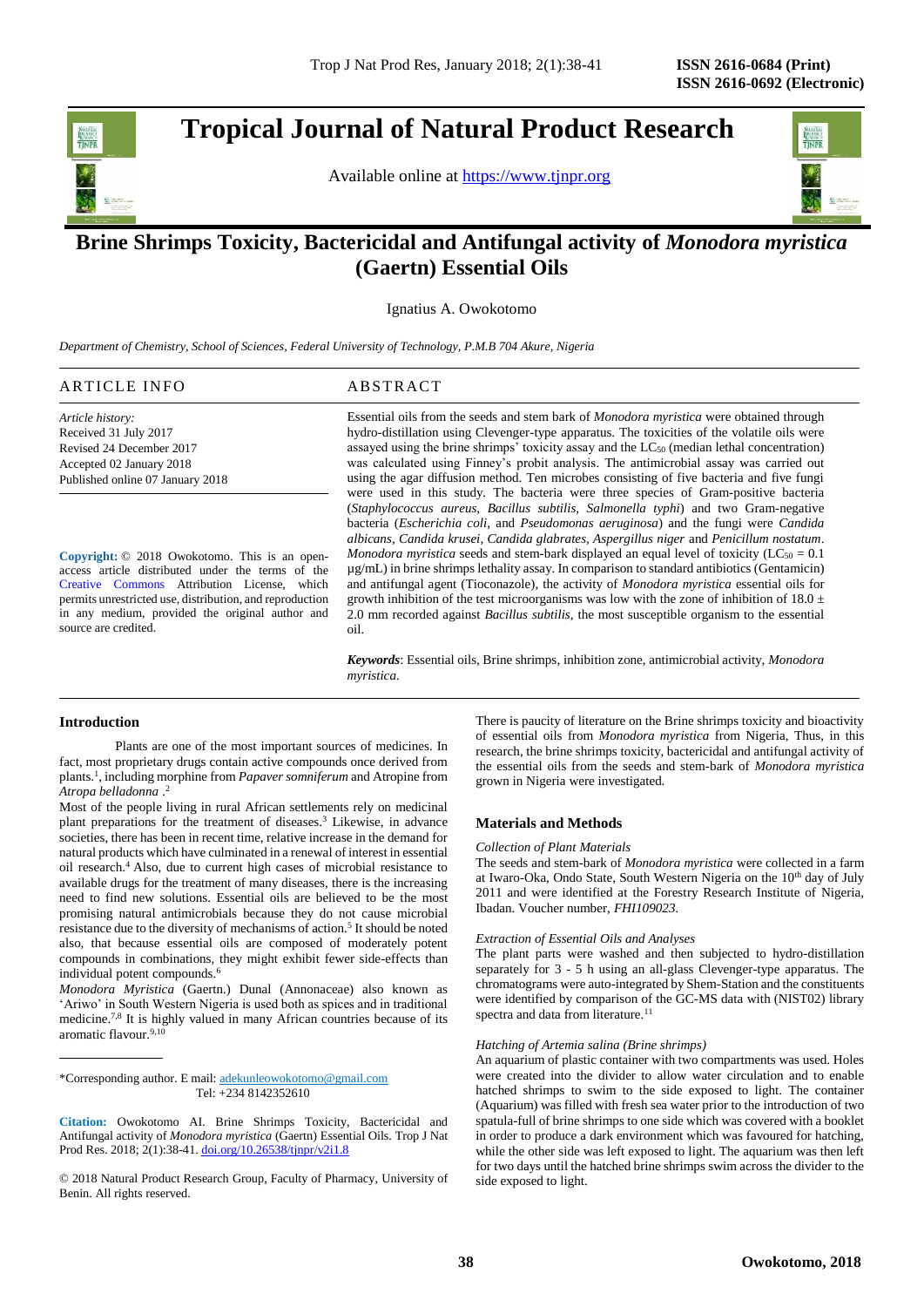#### *Brine Shrimps Toxicity assay*

Toxicity of the essential oils was conducted using a modified brine shrimps (*Artemia salina)* lethality assay described by Krishnaraju *et al.*  $(2005).$ <sup>12</sup>

#### *Preparation of Sample for Toxicity Test*

Stock solution was prepared by emulsifying 20.0 mg of the essential oils separately in 0.3 mL of dimethylsulphoxide (DMSO) and the volume was made up with 1.7 mL of fresh seawater to equal 1000.0 ppm concentration. After this, serial dilution was done to obtain two additional concentrations of 100.0 ppm and 10.0 ppm.

#### *Stationing the Brine Shrimps*

Fresh seawater (3.0 mL) was introduced into the specimens' vials (test tubes) prepared in triplicates. Then, 0.5 mL of each prepared concentration was introduced followed by the introduction of ten brine shrimps into every vial including the control. Finally, every specimen vial was topped up with sea water until it reached 5.0 mL. The entire specimen vials were left open for 24 h.

#### *Antimicrobial Activity of the Essential Oils*

The antimicrobial assay was carried out using the agar well diffusion method. Five bacterial and five fungal species were used for the study. Three of the selected bacterial species were gram-positive (*Staphylococcus aureus, Bacillus subtilis* and *Salmonella typhi*), while the other 2 were gram-negative (*Escherichia coli* and *Pseudomonas aeruginosa*). Pathogenic fungi (*Candida albicans, Candida krusei, Candida glabrates, Aspergillus niger* and *Penicillum nostatum*) were used in the investigation. All the microbes were clinical isolates obtained from the Department of Pharmaceutical Microbiology, University of Ibadan, Nigeria. Nutrient agar was used as the medium of growth for the bacteria and sabouraud dextrose agar (SDA) [Oxiod Laboratories, UK] for the growth of fungi following the method of Washington and Sutter (1980).<sup>13</sup>

#### *Statistical Analysis*

Finney's probit analysis was used to determine the LC<sub>50</sub> i.e., the concentration of extract that kills 50% of the shrimps within 24 h. Percentage mortality was calculated using the following equation:

$$
\% \text{ Mortality} = \frac{No. \text{ of dead nauplii}}{\text{Initial No. of life nauplii}} \, X \, 100
$$

Toxicity of the extract against the brine shrimps was determined by a statistically significant decrease in the survival of brine shrimps exposed to plant extract, relative to the survival of shrimps in the control. The antimicrobial activity data were analysed using descriptive statistics.

#### **Results and Discussion**

#### *Predominant bioactive constituents*

The compositions of the essential oils were determined and reported earlier.<sup>14</sup> The major constituents of the essential oils of *M. myristica* are presented in Table 1.

#### *Brine Shrimps Toxicity*

The essential oils of *Monodora myristica* (Annonaceae) were tested for Brine Shrimps lethality and the toxicity was determined by  $LC_{50}$  (median lethal concentration) using Finney probit analysis*.* The stem-bark and the seeds essential oils were equally potent with the same  $LC_{50}$  of 0.1  $\mu$ g/mL (Table 2). This value is low and may imply that the essential oils were toxic to the Brine Shrimps. The degrees of toxicities of the essential oils were directly proportional to the concentration. Maximum mortality (100.0%) of the brine shrimps was recorded at 1000.0 ppm and the lowest mortality recorded at 10.0 ppm of solution of the essential oils. The mechanism of action on the organisms was not clear, but essential oils are lipophilic, thus they may pass through the cell wall and cytoplasm membrane, and disrupt the structure of their different layers. Cytotoxicity appears to include such membrane damages.<sup>14</sup>

#### *Antibacterial and antifungal activities*

The essential oils from the seeds and stem-bark of *Monodora myristica* (Gaertn.) Dunal were evaluated for antimicrobial activity against pathogenic species of Gram-positive bacteria (*Staphylococcus aureus, Bacillus subtilis,* and *Salmolellna typhi)* and two species of Gram negative bacteria (*Escherichia coli,* and *Pseudomonas aeruginosa*). Five species of fungi were also used for antimicrobial activity of the essential oils. They were *Candida albicans, Candida krusei, Aspergillus niger, Candida glabrates* and *Penicillum nostatum.* The antibacterial activity ranges between  $10.0 \pm 2.0$  to  $18.0 \pm 2.0$  mm inhibition zone while the antifungal activity vary between  $11.0 \pm 0$  to  $16.0 \pm 0$  mm inhibition zone in a dosedependent manner (Tables 3 and 4).

The essential oils were more effective within the concentration range of 250 - 1000 µg/mL. There was reduced level of in the antimicrobial activity of the essential oils at 62.0  $\mu$ g/mL; only a small level of activity (12.0 ±2.5) mm mean diameter zones of inhibition) against gram positive bacteria was observed while no activity was recorded against gram negative bacteria and fungi. The essential oils (EOs) in this study were generally slightly more active against gram positive bacteria than gram negative bacteria which is in accord with results of most studies reported in literature on the action of whole EOs against pathogenic bacteria. According to Ratledge and Wilkinson, <sup>15</sup> this is to be expected because the gram-negative bacteria possess an outer membrane (lipopolysaccharide) surrounding the cell wall which restricts diffusion of lipophilic compounds through it.

| Plant part | <b>Predominant bioactive constituent</b>   | Percentage occurrence (%) | <b>Subclass</b> |
|------------|--------------------------------------------|---------------------------|-----------------|
| Seed       | Tricyclo <sup>[5.2.1(1,5)</sup> ]dec-2-ene | 13.35                     | Monoterpene     |
|            | linalool                                   | 15.10                     | Monoterpene     |
|            | $\delta$ -cadinene                         | 11.09                     | Sesquiterpene   |
|            | $\alpha$ -terpineol                        | 3.35                      | Monoterpene     |
| Stem-bark  | $\nu$ -cadinene                            | 31.31                     | Sesquiterpene   |
|            | $\alpha$ -cubebene                         | 6.70                      | Sesquiterpene   |
|            | $\gamma$ -muurolene                        | 5.94                      | Sesquiterpene   |

**Table 1:** Major bioactive constituents of *M. myristica*

|  |  |  | <b>Table 2:</b> Toxicity of the essential oils on Brine shrimps (Artemia salina) |  |
|--|--|--|----------------------------------------------------------------------------------|--|
|  |  |  |                                                                                  |  |

*α*-caryophyllene 5.42 Sesquiterpene

| <b>Essential oil</b> | % Mortality<br>((1000~ppm)) | % Mortality<br>(100 ppm) | % Mortality<br>(10 ppm) | $LC_{50}$ (µg/mL) |
|----------------------|-----------------------------|--------------------------|-------------------------|-------------------|
| <b>MMS</b>           | 100                         | 100                      | 83.3                    | 0.1               |
| <b>MMSB</b>          | 100                         | 96.7                     | 86.7                    | 0.1               |

MMS = *M. myristica* seeds, MMSB = *M. myristica* stem-bark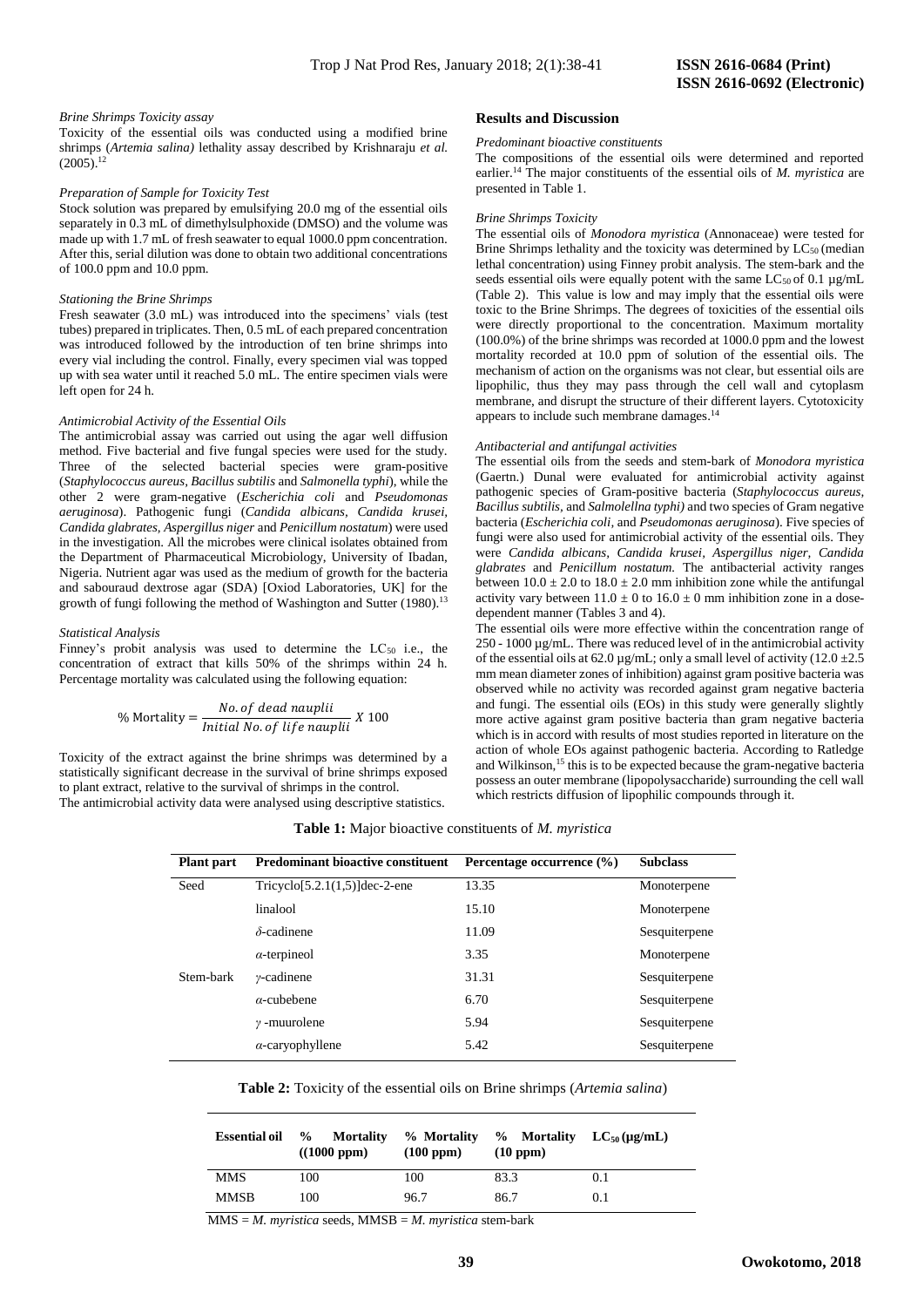| Microorganism        | Inhibition zone (mm)                        |                |                  |                |              |                  |                                    |
|----------------------|---------------------------------------------|----------------|------------------|----------------|--------------|------------------|------------------------------------|
|                      | Essential oil ( $\mu$ g x 10 <sup>2</sup> ) |                |                  |                |              |                  |                                    |
|                      | (10.0)                                      | (5.0)          | (2.5)            | (1.3)          | (0.6)        | (0.3)            | STD <sup>a</sup><br><b>Control</b> |
| <b>Gram negative</b> |                                             |                |                  |                |              |                  |                                    |
| E. coli              | $12.0 \pm 2.0$                              | $10.5 \pm 0.5$ | $12.0 \pm 0$     | $\mathbf{0}$   | $\mathbf{0}$ | $\mathbf{0}$     | $36.0 \pm 0.5$                     |
| P. aeruginosa        | $13.5 \pm 1.0$                              | $12.0 \pm 0$   | $10.0 \pm 0$     | $\overline{0}$ | $\Omega$     | $\overline{0}$   | $36.0 \pm 0.3$                     |
| <b>Gram Positive</b> |                                             |                |                  |                |              |                  |                                    |
| S. aureus            | $10.0 + 0$                                  | $\Omega$       | $\Omega$         | $\Omega$       | $\mathbf{0}$ | $\mathbf{0}$     | $38.0 \pm 0.13$                    |
| <b>B.</b> subtilis   | $18.0 \pm 2.0$                              | $16.0 + 2.0$   | $12 \pm 0$       | $10.0 \pm 0$   | $\Omega$     | $\mathbf{0}$     | $8.0 \pm 0.7$                      |
| S. typhi             | $14.5 \pm 0.5$                              | $12.0 \pm 0$   | $10.0 \pm 0$     | $\mathbf{0}$   | $\Omega$     | $\overline{0}$   | $38.0 \pm 0.5$                     |
| Fungi                |                                             |                |                  |                |              |                  | STD <sup>b</sup>                   |
|                      |                                             |                |                  |                |              |                  | <b>Control</b>                     |
| C. albicans          | $11.0 \pm 0.$                               | $10.0 \pm 0$   | $\mathbf{0}$     | $\Omega$       | $\Omega$     | $\Omega$         | $26.0 \pm 0.5$                     |
| C. krusei            | $16.0 \pm 0$                                | $10.0 \pm 0$   | $\boldsymbol{0}$ | 0              | 0            | $\mathbf{0}$     | $29.0 \pm 0$                       |
| A. niger             | $14.0 \pm 0$                                | $10.0 \pm 0$   | $\mathbf{0}$     | $\Omega$       | $\Omega$     | $\overline{0}$   | $26.0 \pm 0.6$                     |
| C. glabrates         | $12.0 \pm 0$                                | $10.0 \pm 0$   | $\mathbf{0}$     | $\mathbf{0}$   | $\theta$     | $\boldsymbol{0}$ | $29.0 \pm 2.0$                     |
| P. nostatum          | $14 \pm 1.0$                                | $12.0 \pm 0$   | $10.0 \pm 0$     | $\Omega$       | $\Omega$     | $\overline{0}$   | $26.0 \pm 1.0$                     |

| <b>Table 3:</b> Antimicrobial activity of the essential oil of <i>Monodora myristica</i> seeds |  |  |
|------------------------------------------------------------------------------------------------|--|--|
|------------------------------------------------------------------------------------------------|--|--|

 $STD^a =$  Gentamicin (10.0  $\mu$ g/mL);  $STD^b =$  Tioconazole (70.0%)

**Table 4:** Antimicrobial activity of the essential oil of *Monodora myristica Stem-bark*

|                      | Essential oil ( $\mu$ g x 10 <sup>2</sup> ) |                |              |                |                |                |                                    |
|----------------------|---------------------------------------------|----------------|--------------|----------------|----------------|----------------|------------------------------------|
| Microorganism        | (10.0)                                      | (5.0)          | (2.5)        | (1.3)          | (0.6)          | (0.3)          | STD <sup>a</sup><br><b>Control</b> |
| <b>Gram negative</b> |                                             |                |              |                |                |                |                                    |
| E. coli              | $16.0 \pm 0$                                | $12.5 + 0.5$   | $10.0 + 0$   | $\mathbf{0}$   | $\overline{0}$ | $\mathbf{0}$   | $36 \pm 0.5$                       |
| P.aeruginose         | $14.5 \pm 0.5$                              | $12.0 \pm 0$   | $10.0 \pm 0$ | $\mathbf{0}$   | $\mathbf{0}$   | $\overline{0}$ | $36 \pm 0.3$                       |
| <b>Gram Positive</b> |                                             |                |              |                |                |                |                                    |
| S. aureus            | $16 + 0.5$                                  | $12.0 + 0$     | $10.0 + 0.5$ | $\Omega$       | $\Omega$       | $\Omega$       | $38 \pm 0.1$                       |
| <b>B.</b> subtilis   | $18.0 + 2.0$                                | $14.0 + 0$     | $12.0 + 0$   | $10.0 \pm 0$   | $\Omega$       | $\Omega$       | $38 \pm 0.7$                       |
| S. typhi             | $14.5 \pm 0.5$                              | $12.0 \pm 0.5$ | $10.0 \pm 0$ | $\overline{0}$ | 0              | $\Omega$       | $38 \pm 0.5$                       |
| Fungi                |                                             |                |              |                |                |                | STD <sup>b</sup>                   |
|                      |                                             |                |              |                |                |                | <b>Control</b>                     |
| C. albicans          | $12.0 \pm 0$                                | $10.0 \pm 0$   | $\Omega$     | $\Omega$       | $\Omega$       | $\Omega$       | $26.0 \pm 0.5$                     |
| C. krusei            | $12.0 \pm 0$                                | $10.0 \pm 0$   | $\mathbf{0}$ | 0              | $\bf{0}$       | $\theta$       | $29.0 \pm 0$                       |
| A. niger             | $12.5 \pm 1.5$                              | $12.0 \pm 0$   | $10.0 \pm 0$ | $\overline{0}$ | $\Omega$       | $\theta$       | $26.0 \pm 0.6$                     |
| C. glabrates         | $12 \pm 2.0$                                | $10.0 \pm 0$   | $\Omega$     | 0              | 0              | $\Omega$       | $29.0 \pm 2.0$                     |
| P. nostatum          | $14.0 \pm 1.0$                              | $12.0 \pm 0$   | $10.0 \pm 0$ | 0              | $\theta$       | 0              | $26.0 \pm 1.0$                     |

 $STD^a =$  Gentamicin (10.0 µg/mL);  $STD^b =$  Tioconazole (70.0%)

The same pattern of dose-dependent activity was recorded in the antifungal assay, which showed higher activity at higher concentrations. Bacterial organisms were found to be more susceptible, with *Bacillus subtilis* being the most susceptible of all ten organisms*.*

#### **Conclusion**

Results generated from this work suggest that essential oils from the seeds and stem-bark of *Monodora myristica* were lethal to *Artemia salina* (Brine shrimps), exhibiting 100% mortality at 1000 ppm. The  $LC_{50}$  of 0.1  $\mu$ g/mL for both essential oils confirm their potency and serves to predict their cytotoxicity. The antibacterial and antifungal activities of the essential oils showed that they were effective against the selected pathogenic organisms. This indicates that the essential oils from *Monodora myristica* could be a potential source of pharmaceuticals against microbial infections.

### **Conflict of interest**

The authors declare no conflict of interest.

#### **Authors' Declaration**

The authors hereby declare that the work presented in this article is original and that any liability for claims relating to the content of this article will be borne by them.

#### **Acknowledgements**

The author thanks Dr. I. A. Oladosu of the Department of Chemistry, University of Ibadan for donation of Brine Shrimps eggs.